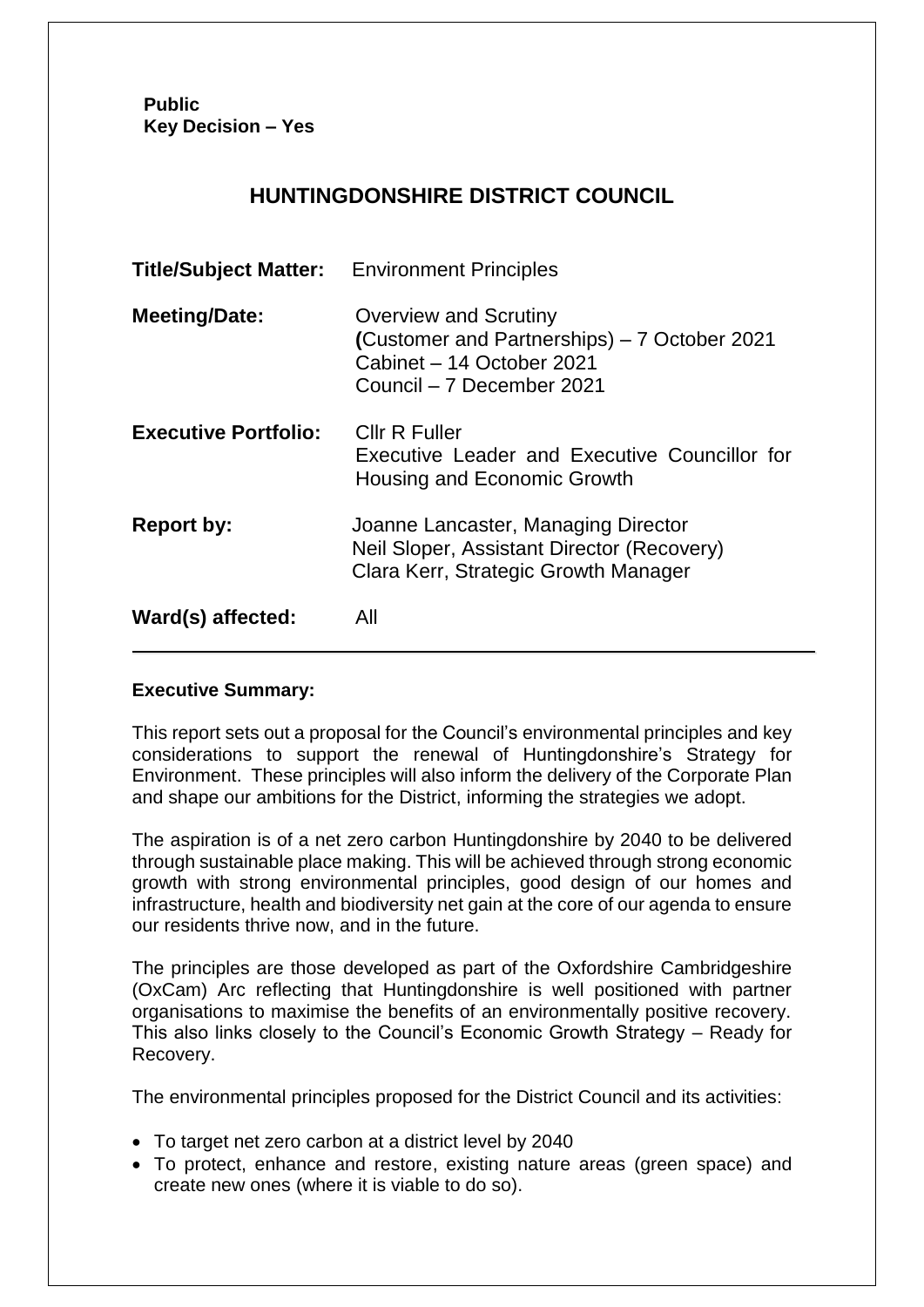- To pursue the ambitions of 'A green Future: Our 25 year Plan to Improve the Environment' and that new development should be designed with a view to minimising and mitigating the effects of Climate Change.
- Ensuring existing and new communities see real benefits in their well-being from living in Huntingdonshire.
- Using natural resources wisely.

#### **The Cabinet is**

#### **RECOMMENDED**

to agree that the environmental principles form the basis upon which to inform the renewal of Huntingdonshire's Strategy for the Environment, centred on achieving an environmentally positive recovery.

#### **The Council is**

#### **RECOMMENDED**

- **a) to adopt the aspiration of a net carbon zero Huntingdonshire by 2040; and**
- **b) to adopt the OxCam Arc environmental principles.**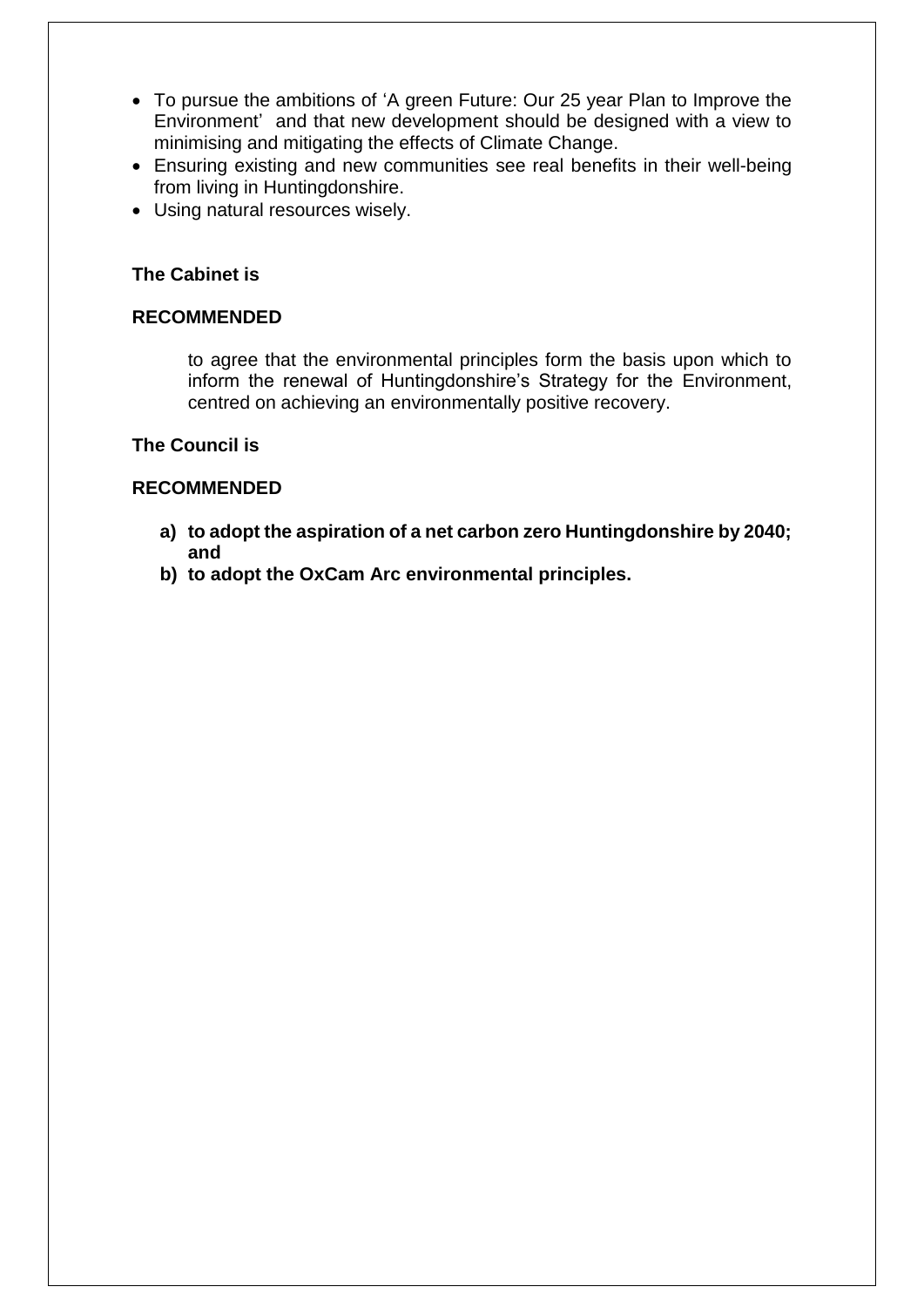## **1. PURPOSE OF THE REPORT**

- 1.1 To adopt a set of environmental principles for Huntingdonshire District Council (HDC) and its activities that align with those developed as part of the Oxfordshire – Cambridgeshire Arc (OxCam Arc).
- 1.2 The adoption of these principles will support the renewal of Huntingdonshire's Strategy for the Environment, shaping our ambitions for the District and informing the delivery of the Corporate Plan centred on achieving an environmentally positive recovery.
- 1.3 To present the aspiration of a Net Zero Carbon Huntingdonshire by 2040 delivered through sustainable place making.

## **2. CONTEXT**

2.1 Government Policy

The UK Government amended the **Climate Change Act 2018** in 2019 by introducing a target of at least a 100% reduction in the net UK carbon account (i.e., reduction of greenhouse gas emissions, compared to 1990 levels) by 2050. This is otherwise known as the 'Net Zero' target.

The **Government's 25 year Plan to Improve the Environment – A Green Future** published in 2018 sets out long term targets and approach to protecting and enhancing natural landscapes and habitats in England for the generation – its goals are:

- cleaner air and water
- plants and animals which are thriving
- a cleaner, greener country for us all.

The forthcoming **Environment Bill 2019-21 and 2021-22** has completed the Committee Stage, Report Stage and Third Reading in the House of Commons. The bill has now proceeded to the House of Lords and in June 2021 it was confirmed that requirements would be set for biodiversity net gain for new nationally significant infrastructure projects in England. There is no clear timescale for a bill at this stage as it is subject to mutual agreement of the House of Lords and Parliament before it can achieve Royal ascent and become law, originally it was anticipated that this would be Autumn 2021.

The main purposes of the bill are:

- Transform our environmental governance once we leave the EU by putting environmental principles into law; introducing legally binding targets; and establishing a new Office for Environmental Protection.
- Increase local powers to tackle sources of air pollution.
- Protect nature and improve biodiversity by working with developers.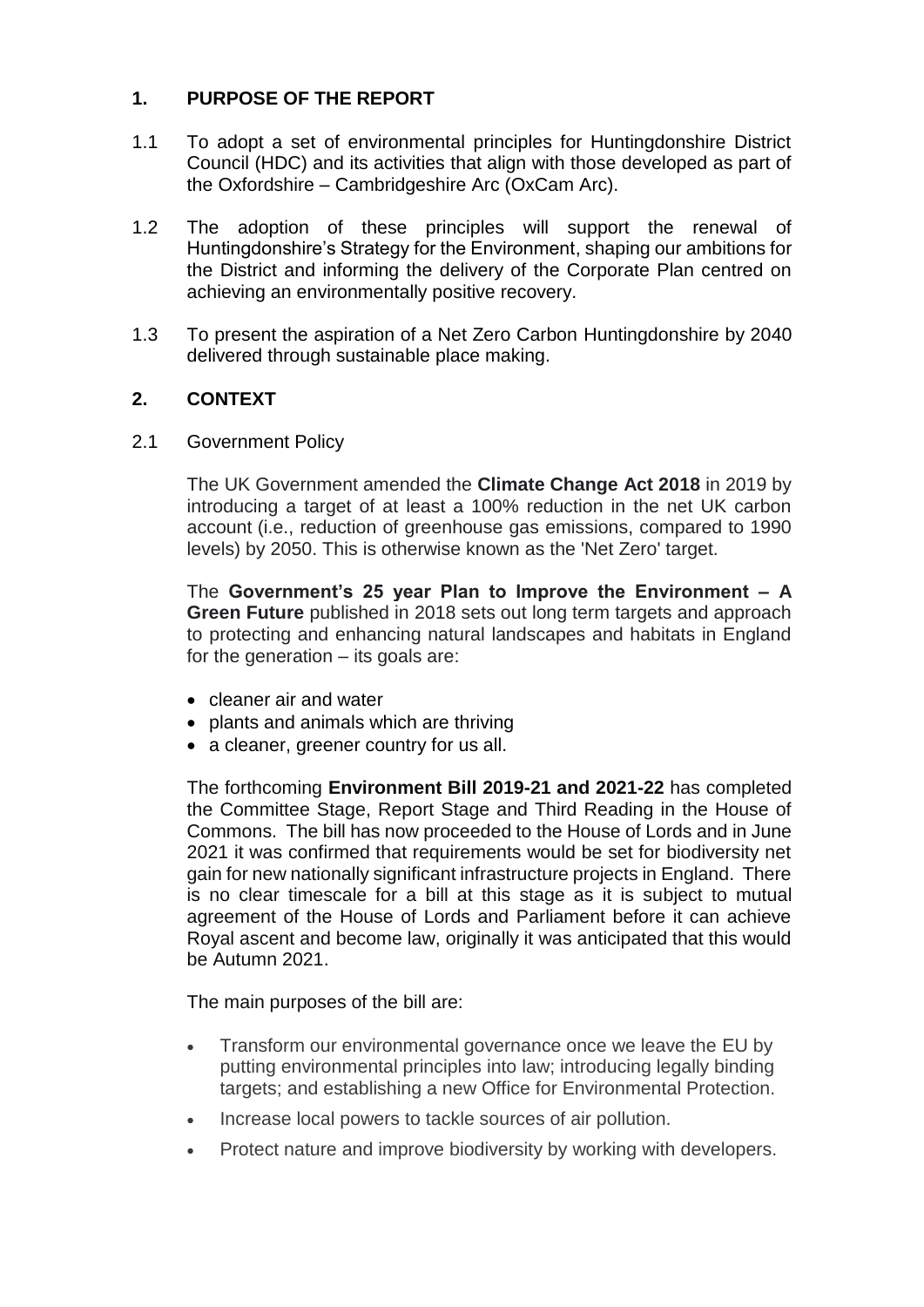- Extend producer responsibility, ensure a consistent approach to recycling, introduce deposit return schemes, and introduce charges for specified single use plastic items.
- Secure long-term, resilient water and wastewater services, including through powers to direct water companies to work together to meet current and future demand.
- 2.2 The National Planning Policy Framework (NPPF 2021)

This included a number of amendments and updates relating to climate change mitigation for new development including reference to UK signing up to "17 Global Goals for Sustainable Development in the period to 2030. These address social progress, economic well-being and environmental protection."

2.3 Oxfordshire - Cambridgeshire Arc

The OxCam Arc is a globally significant area between Oxford, Milton Keynes and Cambridge. It is formed of 5 counties: Oxfordshire, Bedfordshire, Buckinghamshire, Northamptonshire and Cambridgeshire.

Huntingdonshire District Council is a key partner in the Arc because it supports the ambition of building a better economic, social and environmental future for the area with high-quality, well-connected and sustainable communities.

In developing ambitions for the Arc HDC was involved in a working group of all partners to devise a set of Arc environmental principles. All partner agencies have been asked to adopt the principles while recognising the primacy of Council's Development Plans:

- Targeting net zero carbon at a district level by 2040
- Protect, restore, enhance and create new nature areas and natural capital assets
- Be an exemplar for environmentally sustainable development, in line with the ambitions set out in the government's 25-year plan. We will aim to go beyond the minimum legislated requirements for development.
- Ensure that existing and new communities see real benefit from living in the Arc.
- Using natural resources wisely.

#### 2.4 Huntingdonshire's Local Plan

In May 2019 the **Huntingdonshire Local Plan 2036** (HLP2036) was adopted setting out 8 key policies which better shape our future environment for the benefit of nature and the reduction of carbon emissions.

Climate change is recognised as a key issue for due to changing household size and the challenge of obtaining affordable properties. The development strategy aims to meet the NPPF's challenge to respond to expected climate change by concentrating most of the new development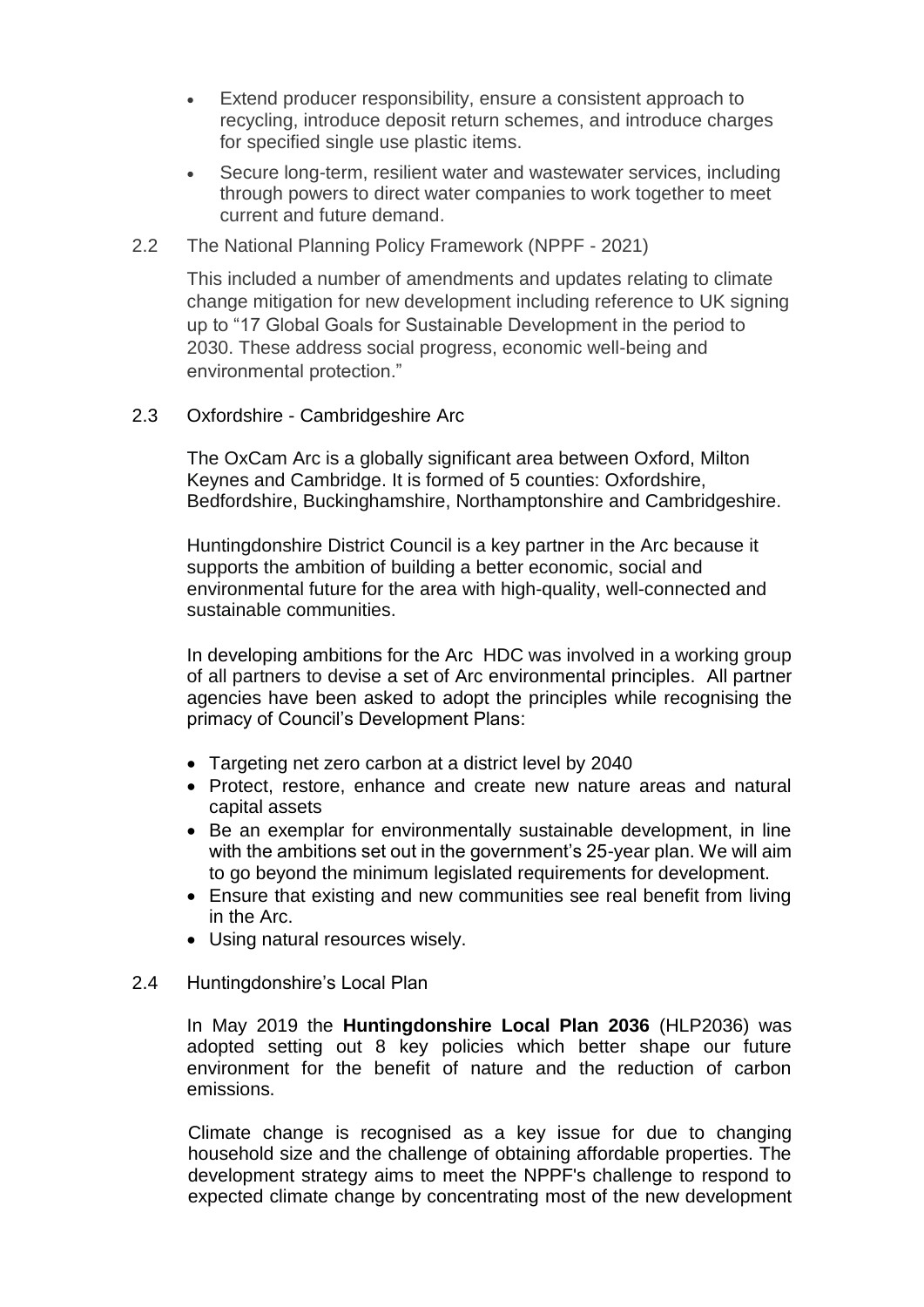in locations where people can choose to walk or cycle to local services, can create sufficient demand to make public transport services viable and are away from areas of greatest flood risk to protect against the increased frequency, extent and impact of flooding associated with climate change.

**Cambridgeshire Flood and Water Supplementary Planning Document** (2017) adopted across all Cambridgeshire Authorities details guidance for applicants on managing flood risk and the water environment in and around new developments within Cambridgeshire ensuring development appropriately located, well designed, managed and take account of the impacts of climate change.

The **Huntingdonshire Design Guide** (2017) Supplementary Planning Document addresses the need for good design and recognises landscaping is part of the solution to challenges from climate change to declining health and well-being.

2.5 Huntingdonshire District Council Activities

**Pride of Place** was established as a guiding principle for Huntingdonshire in 2018, with continuous development of good quality services, improving them to be more sustainable with good financial management.

HDC is guardian of 1,534 hectares of green space, 42.8 hectares of woodlands and a managed tree canopy of 400 hectares the Council protects and manages the natural environment every day. Over £2.5m of investment has been assigned to our open spaces over the next few years.

Considerable work has been undertaken in all services to deliver the activity and projects that enhance our environment and respond to the challenges presented by climate change (Appendix 1 – Executive Member Statement – Environment, Appendix 2 - Nature and Biodiversity in Huntingdonshire).

#### 2.6 Key Governance Risk

HDC has consistent identified and responded to Environmental Sustainability as an Annual Governance Risk termed **Environmental Pressures and Sustainability Challenges** – *specifically based on the long-term sustainability and attraction of our area*. This is detailed in Appendix 3 – Annual Governance Statement Environmental Risk. This corporate risk has informed the work of the Council's services to ensure a sustainable and affordable approach to climate change was in place.

#### **3. REPORT**

#### 3.1 Strategy for the Environment

The Council has long recognised the key environmental issues impacting the district, with a commitment to Pride of Place. The focus has been of actions to address the impact of our changing climate such as reducing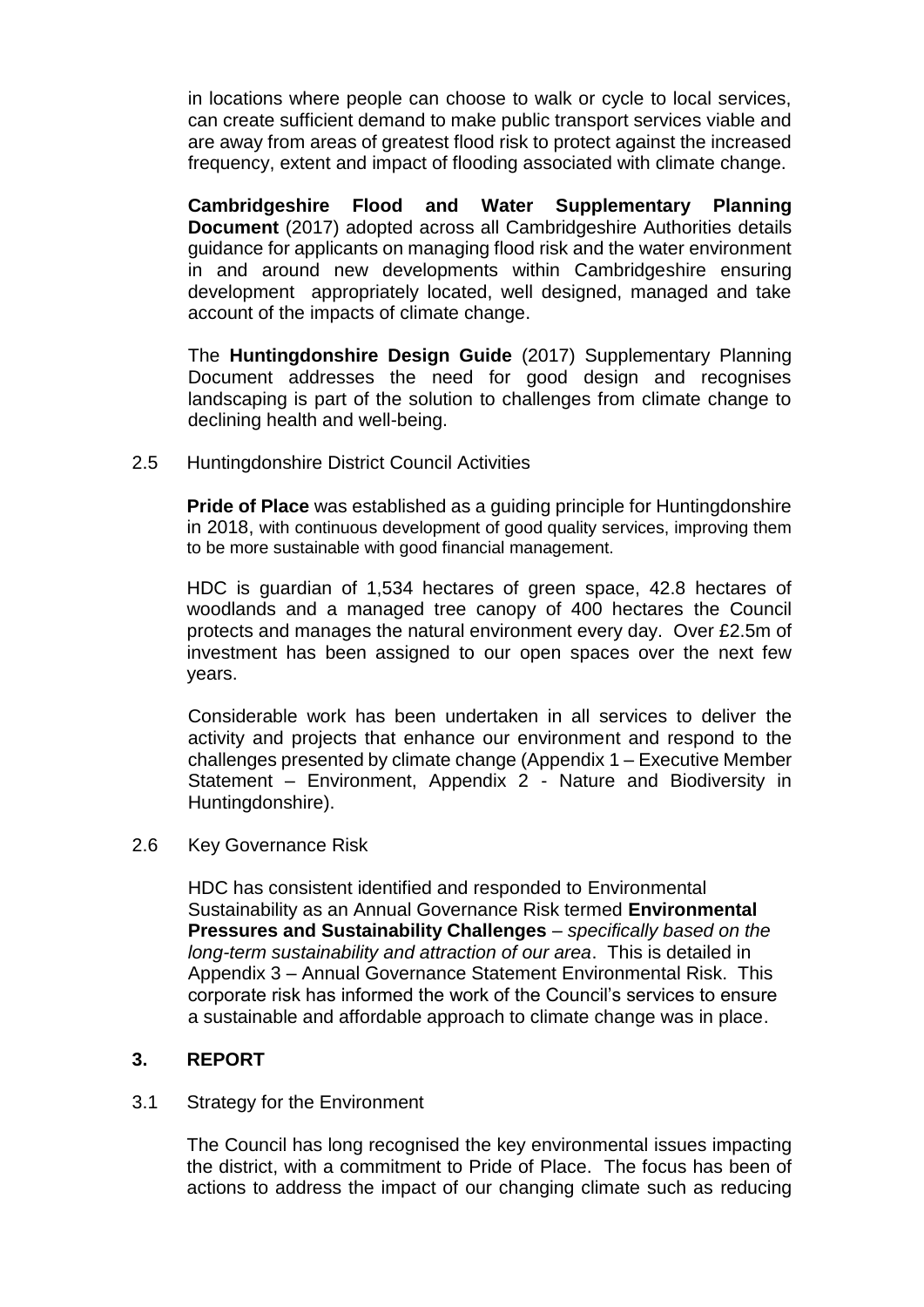our own carbon emissions by over 1,000 tones between 2018 and 2022 or planting over five and a half Wembley stadiums of pictorial meadows to increase biodiversity. These are set out in Appendix 1 – Executive Member Statement – Environment, and Appendix 2 - Nature and Biodiversity in Huntingdonshire.

The Council has a duty to ensure we promote an environmentally positive recovery in Huntingdonshire following the impacts of COVID 19 and to limit the negative impacts of climate change. We also have a duty to deliver sustainable place making. This will be achieved through strong economic growth with strong environmental principles, good design of our homes and infrastructure, health and biodiversity net gain at the core to ensure our residents thrive now, and in the future.

Clear environmental principles now will support the Council to renew its Strategy for the Environment and its role in an environmentally positive recovery for Huntingdonshire as we move beyond the crisis presented to our communities through Covid-19.

HDC has direct control of only a tiny proportion of all the carbon emissions within Huntingdonshire, but we can adopt a key role to influence the district, demonstrating good practice whilst setting policies and strategies to influence businesses and communities to tackle climate change whilst enabling sustainable living and growth.

#### 3.2 Environmental Principles

It is proposed that HDC adopt a core set of environmental principles as the foundation of this approach and that this is tied to those of our key partners, engaged in the delivery of the same outcomes. HDC has been a key partner in the development of the environmental principles for the OxCam Arc, it is therefore proposed that these are also adopted by the Council.

- Targeting net zero carbon at a district level by 2040
- Protect, restore, enhance and create new nature areas and natural capital assets
- Be an exemplar for environmentally sustainable development, in line with the ambitions set out in the government's 25-year plan. We will aim to go beyond the minimum legislated requirements for development.
- Ensure that existing and new communities see real benefit from living in the Arc.
- Using natural resources wisely.

The aspiration is of a net zero carbon Huntingdonshire by 2040 to be delivered through sustainable place making. This will be achieved through strong economic growth with strong environmental principles, good design of our homes and infrastructure, health and biodiversity net gain at the core of our agenda to ensure our residents thrive now, and in the future.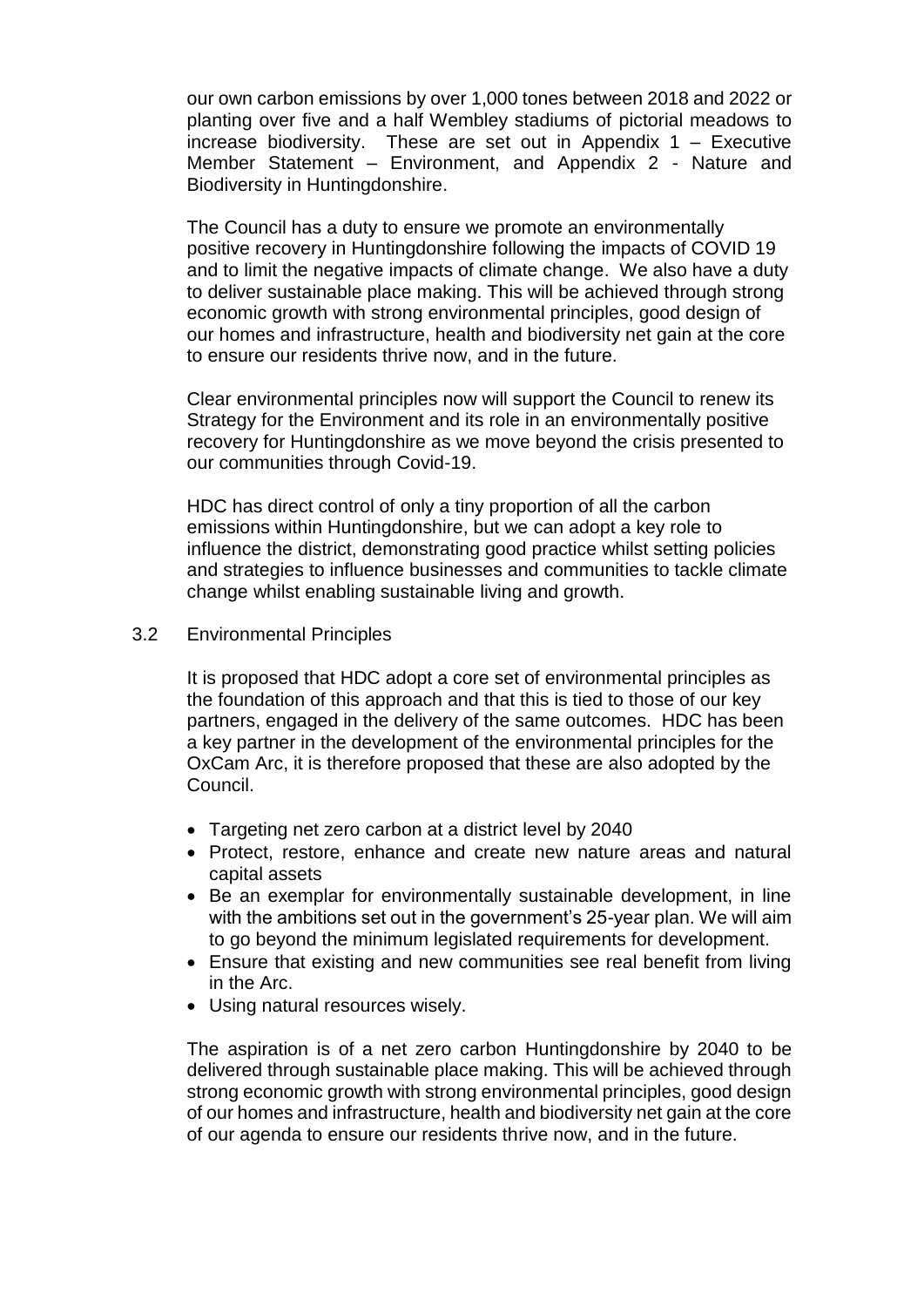### **4. OVERVIEW AND SCRUTINY COMMENTS**

- 4.1 The Overview and Scrutiny Panel (Customers and Partnerships) discussed the OxCam Environmental Principles at its meeting on 7th October 2021.
- 4.2 Councillor Alban expressed that he was thrilled and enthused that 2040 is the target end date for the implementation of these principles, this gives confidence that the Council is looking to achieve these targets with a sense of urgency and also that the Council can play a part in enabling this across the community.
- 4.3 Councillor Wilson seconded this enthusiasm and questioned where resources would be diverted from as mentioned in 7.1 of the report. Councillor Fuller assured that this would be taken from underspends from other budget areas.
- 4.4 The report was praised by Councillor Criswell who observed that it builds upon and forms a progression from previous green initiatives implemented by the Council. Councillor Criswell observed that whilst a green environment is welcomed, commuting and local transport should also be considered including an aspiration for everything to be available for residents within a 15-minute radius of their homes. A joined-up approach to development would help to achieve a sustainable future.
- 4.5 Councillor Wilson suggested that the environmental principles be included in every new policy and plan adopted across the Council to ensure targets are met.
- 4.6 Councillor D'Souza commented on an exciting and ambitious paper and endorsed that the Council should influence the local community and help to educate local groups, enabling them to implement and adopt the principles in the community.
- 4.7 The Panel welcomed the report and encouraged the Cabinet to endorse the recommendations contained therein.

### **5. KEY IMPACTS / RISKS**

- 5.1 The annual governance risk is highlighted in Appendix 3.
- 5.2 Agreed environmental principles will facilitate and focus the renewal of an environmental strategy. These principles will balance strong economic growth with strong environmental principles, good design of our homes and infrastructure, health and biodiversity net gain at the core of our agenda to ensure our residents thrive now, and in the future.
- 5.3 In adopting the principles co-created with the OxCam Arc, the Council will ensure maximum benefit from alignment with this globally recognised area of economic opportunity central to the UK's future economic growth and prosperity in an environmentally sustainable and enhancing way for Huntingdonshire.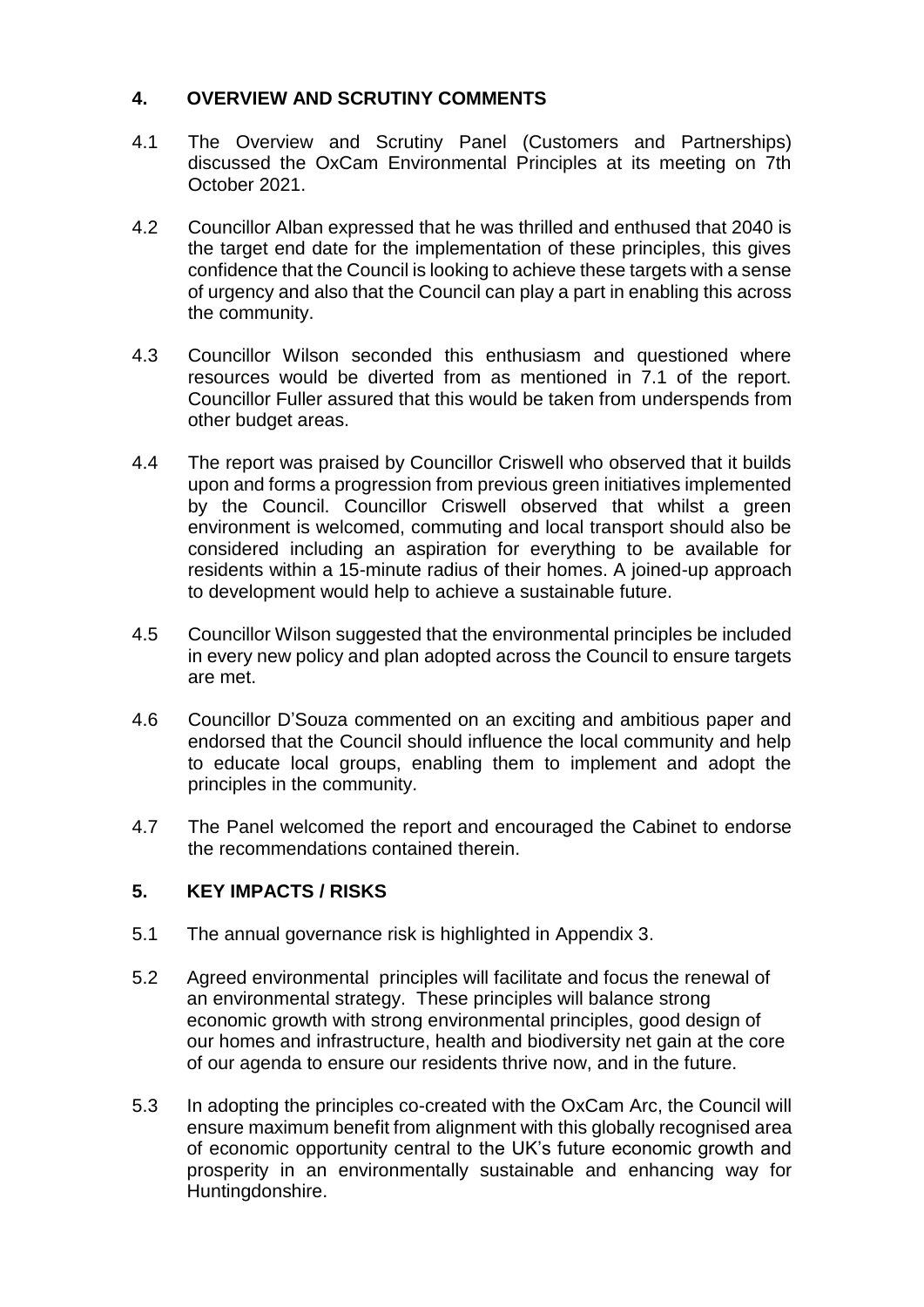#### **6. WHAT ACTIONS WILL BE TAKEN**

- 6.1 Subject to the adoption of the environmental principles, a proposal to progress a refresh of the Council's strategy for environment will be progressed.
- 6.2 This refresh will include:
	- Establishing a new baseline of the Council's own impact on the environment though its activities including a gap analysis of where these are actively monitored.
	- Clear identification of the issues impacting Huntingdonshire and actions our communities and businesses can take to achieve our aspiration of carbon zero by 2040.
	- Independent and expert advice able to advise robust methodology for calculating impacts and options for monitoring these so that the Council can embed this within its activities.
	- Inclusive engagement with businesses and our communities is essential, time will be taken to listen and prioritise the environmental issues of those living, working and visiting Huntingdonshire along with the changes they might most like to see. This will ensure the strategy and resulting action plan options are well informed, as well as well researched.
- 6.3 It is anticipated that a draft strategy will be produced within 12 months to allow the elements above to be completed with sufficient rigor.
- 6.4 After the adoption of the strategy, an action plan will follow to support the aspiration of net zero carbon Huntingdonshire by 2040. This will seek to demonstrate our own actions leading by example and encourage our businesses and communities to make positive choices for the environment that have been identified as those that will benefit Huntingdonshire the most.

### **7. LINK TO THE CORPORATE PLAN**

7.1 The Corporate Plan sets out a vision that:

#### **We want to support a safe and healthy environment for the people of Huntingdonshire**

- **For people** to make Huntingdonshire a better place to live, improve health and well-being
- **For place** to make Huntingdonshire a better place to work and invest

The Council has strategic priorities to:

create, protect and enhance our safe clean built and green environment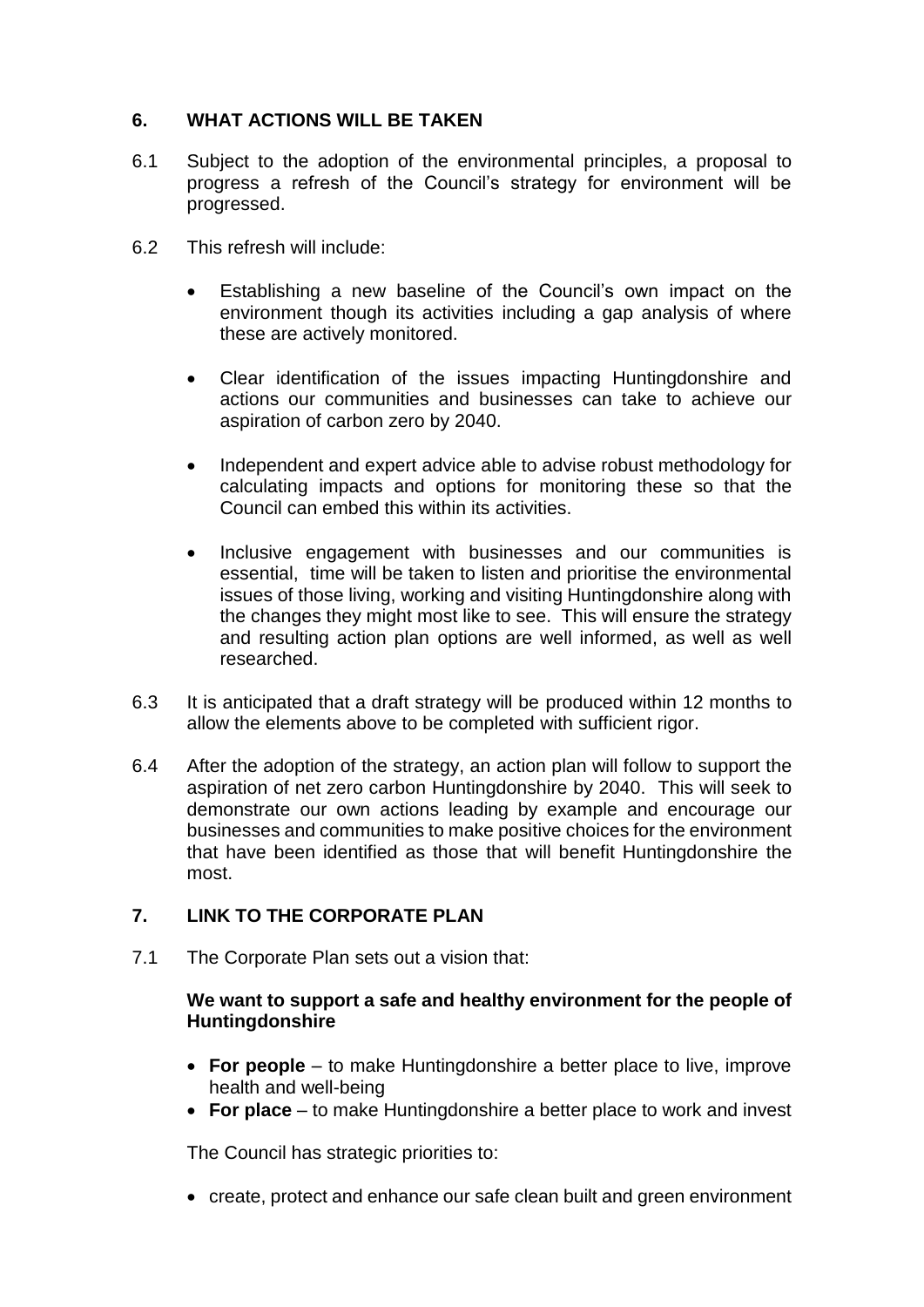to support infrastructure to enable growth and investment

The Council's stated ambition is to adapt to the challenges we are facing and involve our residents and local businesses.

## **8. RESOURCE IMPLICATIONS**

- 8.1 To kick start positive recovery, it is proposed that resources be diverted this year to initiate the renewal of the environment strategy, to pull the work together for maximum benefit. A strategy for the environment which rebaselines carbon impact and biodiversity will enable even more positive actions to minimise the environmental impact of our own operations, maximise our positive impact on the environment and influence our partners, businesses and communities to do more.
- 8.2 The development and co-ordination of an Environment Strategy to implementation and initial delivery of outcomes across the Council is anticipated to take 12 months. To accelerate this, subject to the adoption of the proposed environmental principles, it is proposed that resources and work is brought forward into this year, highlighting the importance of an environmentally positive recovery in Huntingdonshire.
- 8.3 The funding will support a dedicated officer with additional budget for any additional specialist research if required. This will deliver a refreshed and co-ordinated environment strategy, targeted and evidenced based, outcomes agreed with a monitoring system for carbon reduction and enhancements to nature.

### **9. HEALTH IMPLICATIONS**

- 9.1 The Council's Healthy Open Spaces Strategy and 10 year action place established in 2020 identified:
	- 90% of our community believe parks, play areas and open spaces improve their mental health and well-being
	- 78% actively visit them for this purpose
	- 64% of our community say parks and open spaces are essential to thei quality of life.

The environmental principles will continue to support this commitment to encourage a healthy and active community.

### **10. REASONS FOR THE RECOMMENDED DECISIONS**

10.1 It is proposed that the District Council formally adopt a simple and clear set of principles to establish a clear Climate Change Vision, Strategy and Action Plan for Huntingdonshire. An environment strategy with aspiration of a carbon neutral Huntingdonshire by 2040 will support an even more focused approach in response to the challenges Huntingdonshire faces and the aspirations of our communities and businesses in respect of climate change.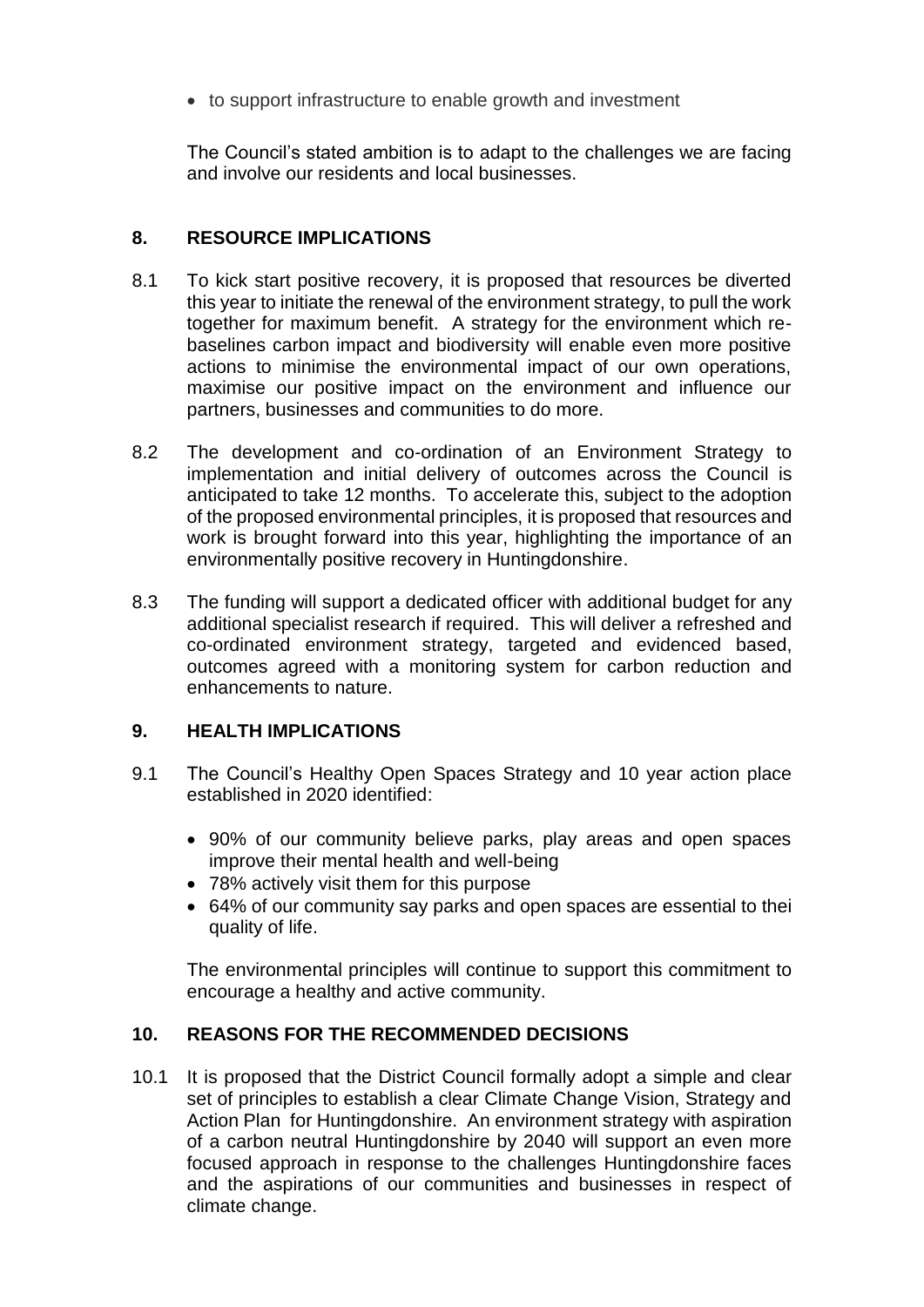- 10.2 Adopting principles that align the Council with Arc will be beneficial in terms of supporting a green recovery and enhancing and protecting nature whilst reducing the carbon emissions of the district.
- 10.3 The Environment Strategy will accelerate progress in the green recovery engaging with our communities across the themes proposed capitalising on the opportunities presented within the forthcoming Environment Bill.

## **11. LIST OF APPENDICES INCLUDED**

- 11.1 Appendix 1 Nature and Bio Diversity in Huntingdonshire Summary 2021
- 11.2 Appendix 2 Portfolio Environment Statement 2021
- 11.3 Appendix 3 Annual governance Risk Environment

### **12. BACKGROUND PAPERS**

Huntingdonshire District Council - Healthy Open Spaces Strategy [https://applications.huntingdonshire.gov.uk/moderngov/documents/s1110](https://applications.huntingdonshire.gov.uk/moderngov/documents/s111005/Appendix%202%20-%20HDC%20Healthy%20Open%20Spaces%20Strategy%20and%2010%20Year%20Action%20Plan.pdf) [05/Appendix%202%20-](https://applications.huntingdonshire.gov.uk/moderngov/documents/s111005/Appendix%202%20-%20HDC%20Healthy%20Open%20Spaces%20Strategy%20and%2010%20Year%20Action%20Plan.pdf) [%20HDC%20Healthy%20Open%20Spaces%20Strategy%20and%2010](https://applications.huntingdonshire.gov.uk/moderngov/documents/s111005/Appendix%202%20-%20HDC%20Healthy%20Open%20Spaces%20Strategy%20and%2010%20Year%20Action%20Plan.pdf) [%20Year%20Action%20Plan.pdf](https://applications.huntingdonshire.gov.uk/moderngov/documents/s111005/Appendix%202%20-%20HDC%20Healthy%20Open%20Spaces%20Strategy%20and%2010%20Year%20Action%20Plan.pdf)

CPCA Independent Climate Commission Report 2021 [https://f.hubspotusercontent40.net/hubfs/6985942/CLIMATE%20COMMI](https://f.hubspotusercontent40.net/hubfs/6985942/CLIMATE%20COMMISSION%20REPORT_Final.pdf) [SSION%20REPORT\\_Final.pdf](https://f.hubspotusercontent40.net/hubfs/6985942/CLIMATE%20COMMISSION%20REPORT_Final.pdf)

Oxfordshire-Cambridgeshire Arc Spatial Framework [https://www.gov.uk/government/publications/planning-for-sustainable](https://www.gov.uk/government/publications/planning-for-sustainable-growth-in-the-oxford-cambridge-arc-spatial-framework/planning-for-sustainable-growth-in-the-oxford-cambridge-arc-an-introduction-to-the-spatial-framework)[growth-in-the-oxford-cambridge-arc-spatial-framework/planning-for](https://www.gov.uk/government/publications/planning-for-sustainable-growth-in-the-oxford-cambridge-arc-spatial-framework/planning-for-sustainable-growth-in-the-oxford-cambridge-arc-an-introduction-to-the-spatial-framework)[sustainable-growth-in-the-oxford-cambridge-arc-an-introduction-to-the](https://www.gov.uk/government/publications/planning-for-sustainable-growth-in-the-oxford-cambridge-arc-spatial-framework/planning-for-sustainable-growth-in-the-oxford-cambridge-arc-an-introduction-to-the-spatial-framework)[spatial-framework](https://www.gov.uk/government/publications/planning-for-sustainable-growth-in-the-oxford-cambridge-arc-spatial-framework/planning-for-sustainable-growth-in-the-oxford-cambridge-arc-an-introduction-to-the-spatial-framework)

Environment Bill 2020-21 and 2021-22 <https://www.gov.uk/government/publications/environment-bill-2020>

25 year Environment Plan for England <https://www.gov.uk/government/publications/25-year-environment-plan>

Climate Change Act 2008 (2050 Target Amendment) Order 2019 [https://www.legislation.gov.uk/ukdsi/2019/9780111187654/pdfs/ukdsi\\_97](https://www.legislation.gov.uk/ukdsi/2019/9780111187654/pdfs/ukdsi_9780111187654_en.pdf) [80111187654\\_en.pdf](https://www.legislation.gov.uk/ukdsi/2019/9780111187654/pdfs/ukdsi_9780111187654_en.pdf)